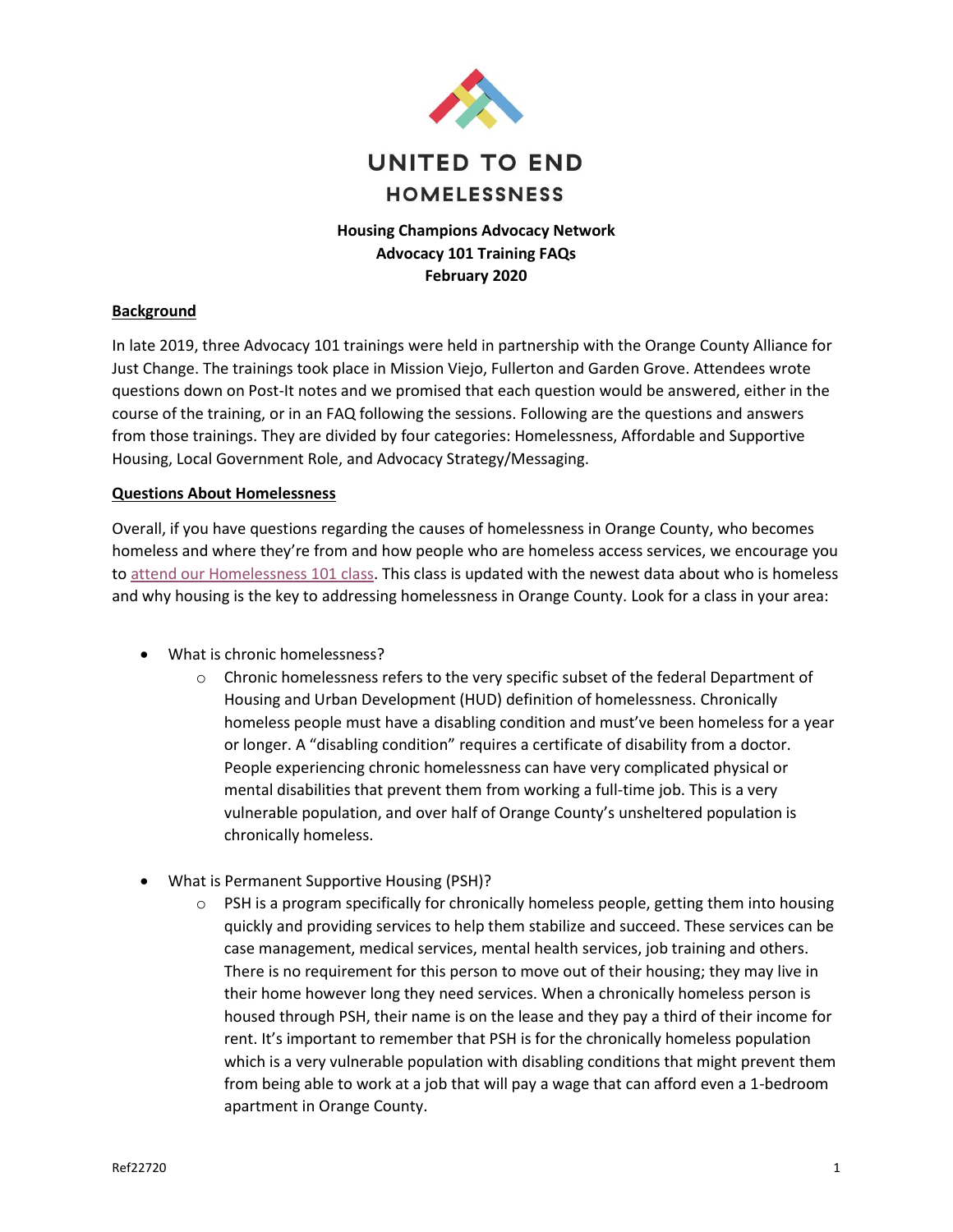

- Why do people become homeless in Orange County?
	- $\circ$  The [UCI Cost Study](https://www.unitedwayoc.org/wp-content/uploads/2017/03/Orange-County-Cost-Study-Homeless-Executive-Summary.pdf) found that the top three reasons people become homeless are difficulty finding a job that pays a sustainable wage (40%), finding housing that is affordable (36%), and family issues (death in a family, divorce, etc.) (28%).
- How does one have a conversation with those who truly believe homeless individuals choose to be homeless?
	- $\circ$  Remain calm and focus on facts from the Homelessness 101 class (or even invite them to one!). You can also ask them what they mean when by "choice." Is it a personal experience they've had? Ask questions to get them to think deeper about what their perspective. Many people think of their own personal experiences. You can also discuss the many barriers people experience when trying to access services in Orange County; programs and shelters might be full, some might not meet eligibility requirements of certain programs, others might not know where to go to be directed to services and housing. Even when people figure out where to go for help in navigating Orange County's housing system, most still experience barriers such as long wait times (250 days is the average waiting time for someone in O.C.'s Coordinated Entry System), and might face barriers with property owners who won't accept housing vouchers. It can be difficult to hear these opinions, but try to dig into what that person means when they say it and help unpack their beliefs in a calm and collected manner, responding to their thoughts with data and personal experience.
- Is there a consolidated place where people who are experiencing homelessness can be directed?
	- $\circ$  [211 OC](https://211oc.org/) is a website and a number on the phone where those in need can be directed to various resources throughout Orange County. If a family is experiencing homelessness, they can be directed to the Families Solutions Collaborative: [https://211oc.org/get](https://211oc.org/get-help/211oc-can-help/families-experiencing-homelessness.html)[help/211oc-can-help/families-experiencing-homelessness.html.](https://211oc.org/get-help/211oc-can-help/families-experiencing-homelessness.html)
- How do we help Orange County learn more about homelessness?
	- $\circ$  Invite your friends, relatives and neighbors to [a Homelessness 101 class](https://www.eventbrite.com/o/united-to-end-homelessness-19985632942) in their area or sign-up to host a Homelessness 101 class for your group or organization!
- Is the flow of immigration in southern California impacting your efforts to reduce homelessness?
	- No. In fact, 90% of people experiencing homelessness are US-born. 73% in Orange County had their last permanent address in Orange County, and 68% have lived here 10 or more years. Most of the people who become homeless in a community have lived in that community and have ties to it; 51% have family in Orange County, 51% attended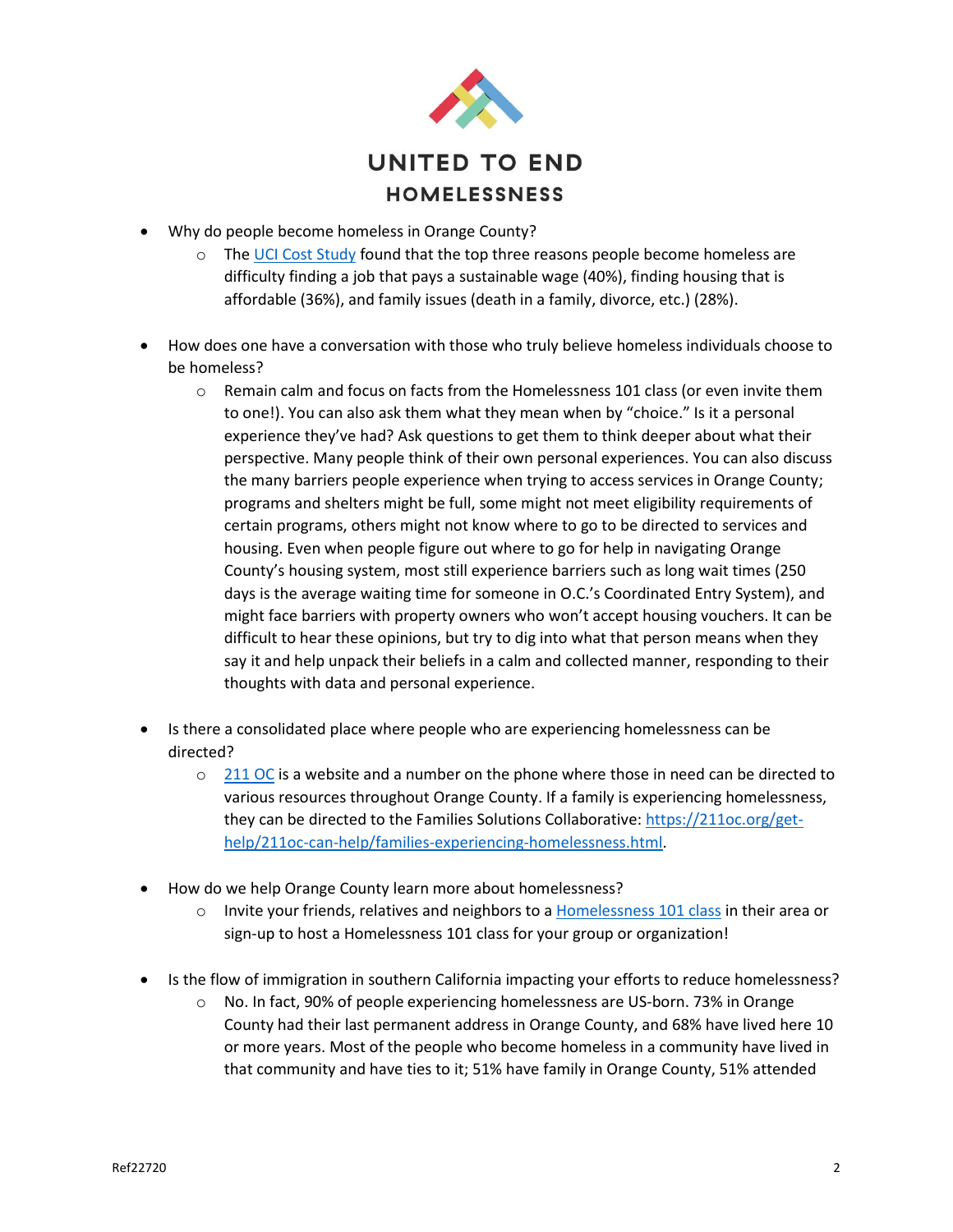

(or do attend) school in Orange County, and 72% have worked (or currently work) in Orange County. [\(2019 Orange County Point in Time Count\)](https://www.santa-ana.org/sites/default/files/2019%20PIT%20Data%20Summary.pdf)

- What are the best practices for addressing homelessness?
	- o The [Housing First model](https://endhomelessness.org/resource/housing-first/) is a model became official U.S. policy under the George W. Bush administration and has continued under both the Obama and Trump administrations. Housing First sees homelessness as primarily a housing issue and seeks to stabilize people in housing as quickly as possible with supportive services that will help them maintain and be successful in that housing. Around the country (and in Orange County), Housing First approaches have been shown to reduce the amount of time people spend on the street and save taxpayers' money, as well.

## **Questions About Affordable/Supportive Housing**

- 2700 supportive housing units: What does supportive mean?
	- $\circ$  Supportive housing combines affordable, non-time-limited housing with voluntary supportive services provided, usually on-site, but also in scattered site locations, when necessary. It is a proven solution to chronic homelessness. Services are designed to build independent living and tenancy skills and can include mental health, employment, community-based health care and life skills.
- What is the demand for houses vs. supply, now vs. future?
	- $\circ$  California needs to produce approximately 1.8 million new units of housing by 2025 to meet statewide demand and has averaged only around 80,000 units annually since 2005. California ranks  $49<sup>th</sup>$  in the nation in number of housing units per capita with only 358 homes per 1000 people. There is currently a 1.5-million-unit shortage of rental housing statewide. Orange County has a current shortage of approximately 65,000 homes of all types.
- Where is the affordable housing in south Orange County?
	- $\circ$  The places where large numbers of affordable homes are available are usually found in parts of California where jobs, public transportation and other public amenities are not plentiful. In Orange County, there is not a single city where the median rent is affordable to low- and very-low-income people. In South Orange County, there is very little affordable housing and it isn't concentrated in any single city.
- How many PSH units should each city strive to create? How about affordable units? Do we need the same number of each?
	- $\circ$  Countywide, there is an initial need for approximately 2700 permanent supportive housing units. When expanded out to include affordable housing, that number grows exponentially.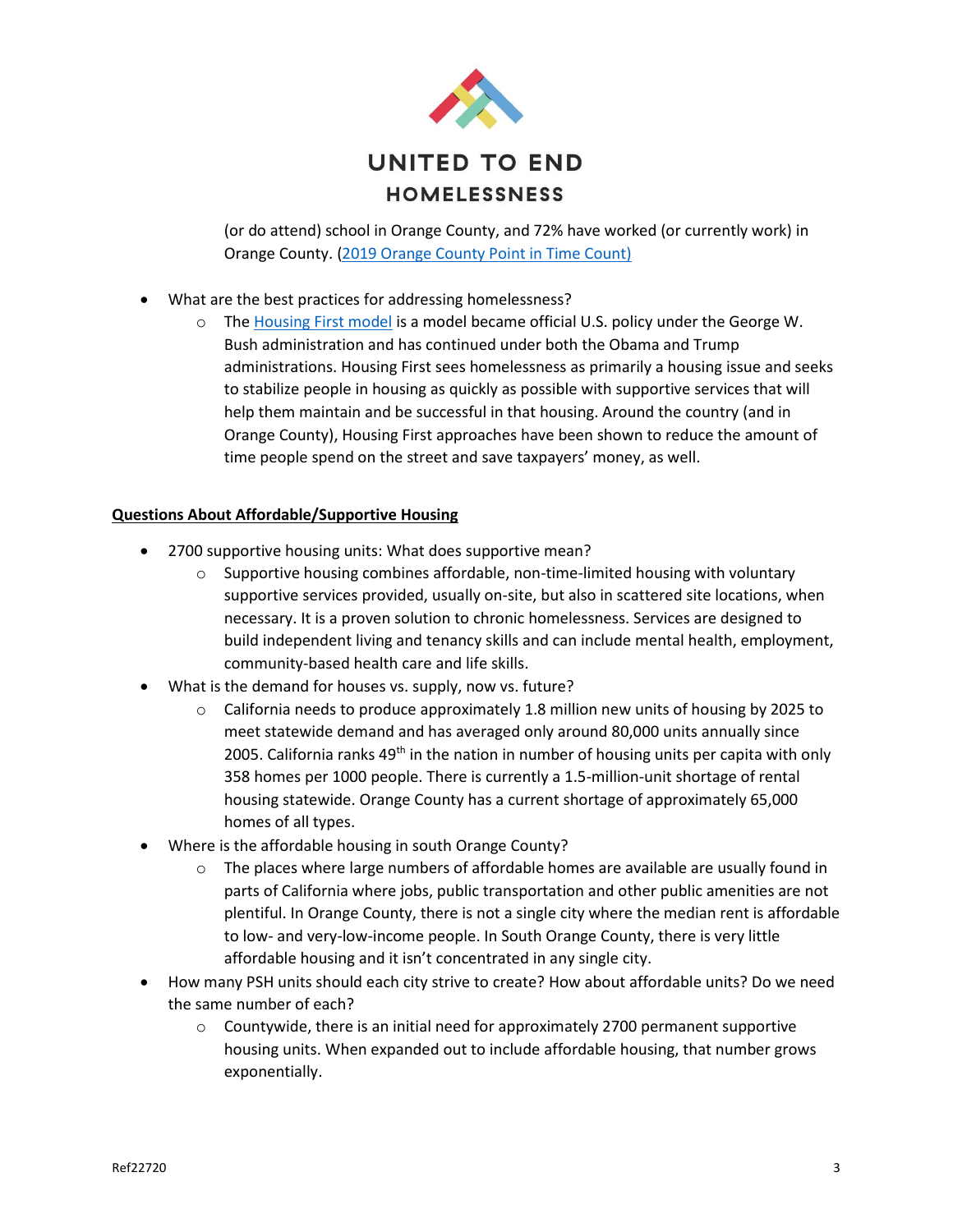

- Do some cities require more units than others?
	- $\circ$  The size of each city varies, and some cities have more available vacant land or land that can be repurposed into housing, so necessarily, all cities have different capacities for producing more housing. Additionally, some cities have inclusionary zoning ordinances that require new developments to have affordable housing, and thus have often developed more than other cities. Some cities have enacted exclusionary zoning ordinances which favor single-family homes, which makes it more difficult to meet their housing goals. Each city is given a goal under the Regional Housing Needs Assessment developed by the Southern California Association of Governments (SCAG).
- What is the inventory of current unoccupied housing?
	- o In California, 12.72 million of 13.85 million existing homes are occupied. 54% of occupied homes are owner-occupied and 46% are renter occupied.
- Can undocumented immigrants qualify for Section 8, PSH and affordable housing?
	- $\circ$  Undocumented immigrants are not eligible to receive Section 8 housing assistance. The federal Department of Housing and Urban Development (HUD), which oversees Section 8 programs, does allow for some housing assistance to "mixed families" consisting of at least one undocumented immigrant, however the amount of assistance is adjusted to account for the non-citizens in the household.
- Why are Section 8 waiting lists so long?
	- $\circ$  This is mostly an issue of supply and demand. There simply aren't enough affordable and supportive housing units for all who need them. There are also not nearly enough federally subsidized housing vouchers for all whose income qualifies them to receive this benefit. Housing Choice Voucher holders often have difficulty finding a landlord who will accept the voucher. A new California law prohibits landlords from discriminating based on source of income.
- Do you think lawsuits will be needed to get mandatory PSH for those in need?
	- $\circ$  Perhaps. However, what is needed more are groups of citizens who live, work, worship, shop and go to school in their cities to consistently, proactively advocate with their elected leaders to entitle PSH projects. Only when this advocacy is exhausted and ineffective should lawsuits be considered.
- What can I say to counter the argument that homeless housing will bring down property values because homeless people bring crime and drug use? How can affordable housing be built that won't be infested by gangs and crimes?
	- $\circ$  A 2016 study by Trulia Research of the top 20 least affordable housing markets found that low-income housing built over a 10-year span had no negative impact on property values, with one slight exception in Boston. In Denver, there was actually a positive impact on property values. Regarding crime, a study published in the journal, Urban Studies, looked at crime and housing data in 215 cities between 1997 and 2008 and found virtually no relationship between the Housing Choice Voucher Program and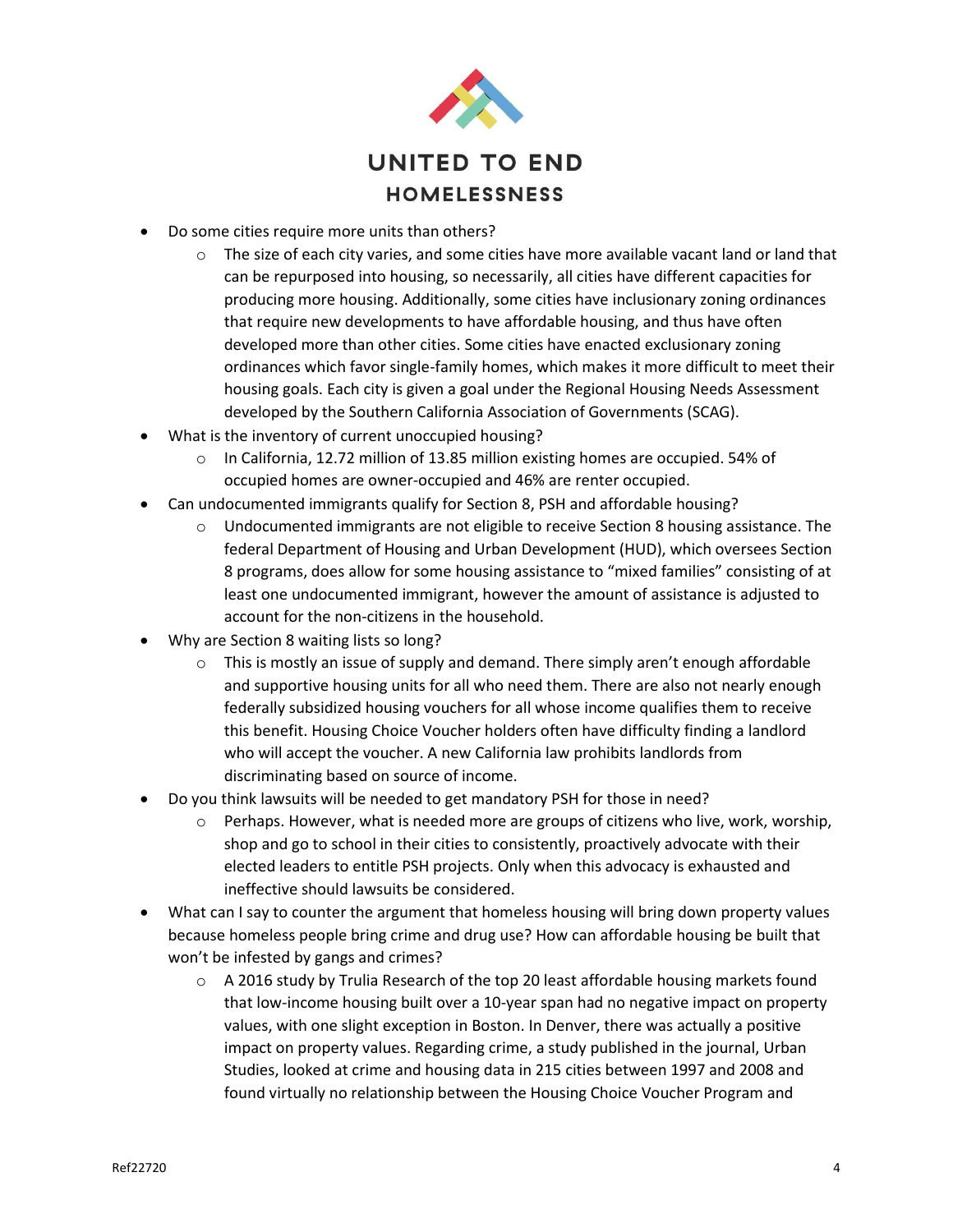

higher crime in cities or suburbs. Jamboree Housing Corporation and UC Irvine are currently partnering on a study to examine this specifically for Orange County. It's imperative to insist that reputable, quality developers and operators are chosen by cities to build affordable and permanent supportive housing to ensure proper management. However, advocates have found that this argument often doesn't sway opponents, as the real issue is less about property values and more about safety concerns.

- Why don't they move to cheaper places to live?
	- $\circ$  Most cheaper places don't have enough jobs or public transportation to provide a living for low-income people and families. Also, moving is expensive and many can't afford it. Some have family and supportive networks in a particular geographic location and moving away would create hardships or strain families. In some cases, this includes custody arrangements with children which prohibit moving. Homelessness for most is a temporary condition and uprooting to move far away doesn't make sense. Most places are experiencing some level of housing affordability crisis, so the next destination might not be much better. Lastly, more affluent areas rely on low-wage workers for a healthy economy. People who need affordable housing contribute to the economy and community and shouldn't have to earn the right to live near where they work.
- What are the roadblocks that exist to provide adequate housing for all? If it's fiscally and morally the right thing, what is the roadblock?
	- o There are many reasons, from available land, to per unit costs, to regulations which drive up costs and delay development of new housing, to lack of adequate funding for the National Housing Trust Fund, Low-Income Housing Tax Credits, Section 8 vouchers. But ultimately, the major impediment is lack of political will fueled by community opposition. And that community opposition is based on fear and ignorance. Elected leaders need people who live in their cities to let them know they are supported when they support PSH and affordable homes.
- With all the new apartment developments locally, is there any realistic expectation that affordable housing will be a priority let alone a reality? How do we motivate developers to include this in their plans?
	- $\circ$  Outside of nonprofit housing developers, homebuilders exist to maximize profits. Market-rate housing is simply more profitable than PSH or affordable housing. It's not realistic to expect for profit developers to be motivated by anything but profits. The focus should be more on policies which incentivize nonprofit developers to build in cities and require market-rate developments to include affordable units. This can be done through policies such as inclusionary zoning and eliminating policies like exclusionary zoning which favor only single-family homes.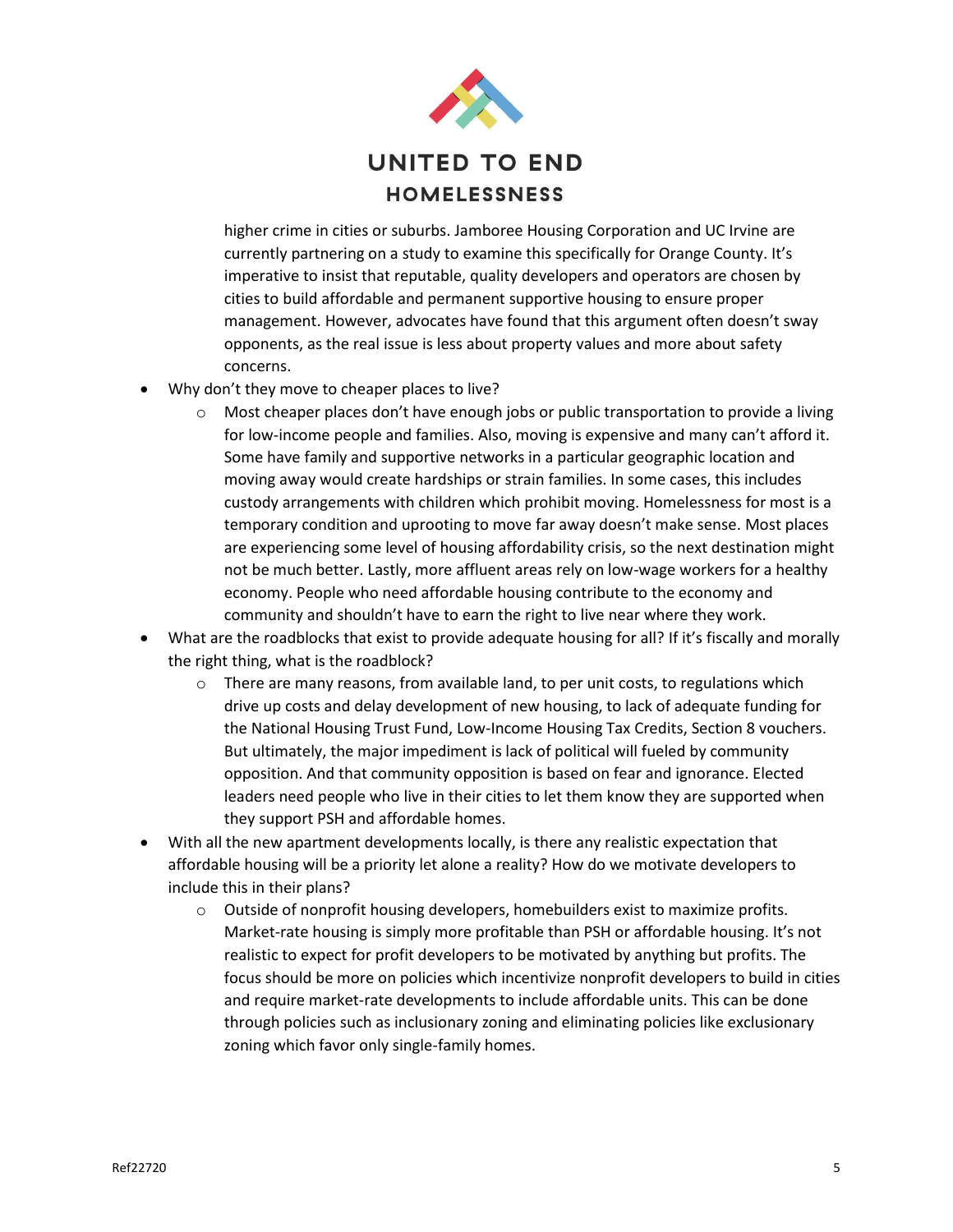

- Is affordable home ownership part of the solution?
	- $\circ$  Yes. But this is a harder issue to solve and is less pressing than providing affordable rental housing. Ultimately, the state and county need more housing of all types. Homes will not be affordable for purchase until the supply and demand across all housing types is balanced.
- For seniors who lose their homes, what options are there?
	- $\circ$  Seniors are eligible for many of the same federal and state housing programs as others, but there are some housing programs geared specifically to seniors including HUD Section 202, the Congregate Housing Service Program, Section 811 for low-income seniors with disabilities and Medicaid Assisted Living.
- How do we prioritize who receives/qualifies for subsidized housing?
	- $\circ$  This prioritization happens through a process called the Coordinated Entry System (CES). All jurisdictions receiving federal housing funding must develop a CES. This system ensures that all people experiencing a housing crisis have equal and fair access and are quickly identified, assessed for, referred and connected to housing and assistance based on their strengths and needs.
- How is mental illness and addiction addressed in the PSH model?
	- $\circ$  Eligibility for PSH can't be conditioned on mental illness or chemical dependency status. Supportive services are provided to residents experiencing both issues. These services are usually coordinated through a Full Service Partner (FSP) contracted to coordinate supportive services at the PSH site. FSPs are experienced in case management for people with mental illnesses and chemical dependency issues.
- How much does it cost to produce PSH and affordable housing? What is the per unit cost?
	- $\circ$  Depending on the type of development (new construction or rehabilitation of an existing structure), the cost can range from \$250-400K+.

## **Questions About City and Local Government Role/Conduct**

- How do I get on the city council calendar?
	- $\circ$  There isn't a way to get yourself on the city council agenda ahead of the meeting. If you want to speak at a city council (or planning commission) meeting, you must first submit a speaker card to the City Clerk when you arrive at the meeting. Speakers are called in the order speaker request forms are received and corresponding to the agenda item indicated on the card. There is a time limit of three minutes per speaker unless otherwise announced.
- I want to learn how to approach and affect the decisions of my city. What works?
	- $\circ$  Attend your city council and planning commission meetings as much as you can. Educate yourself on the specific aspects of your city's Housing Element and ordinances. Build relationships with city staff, city council members and planning commission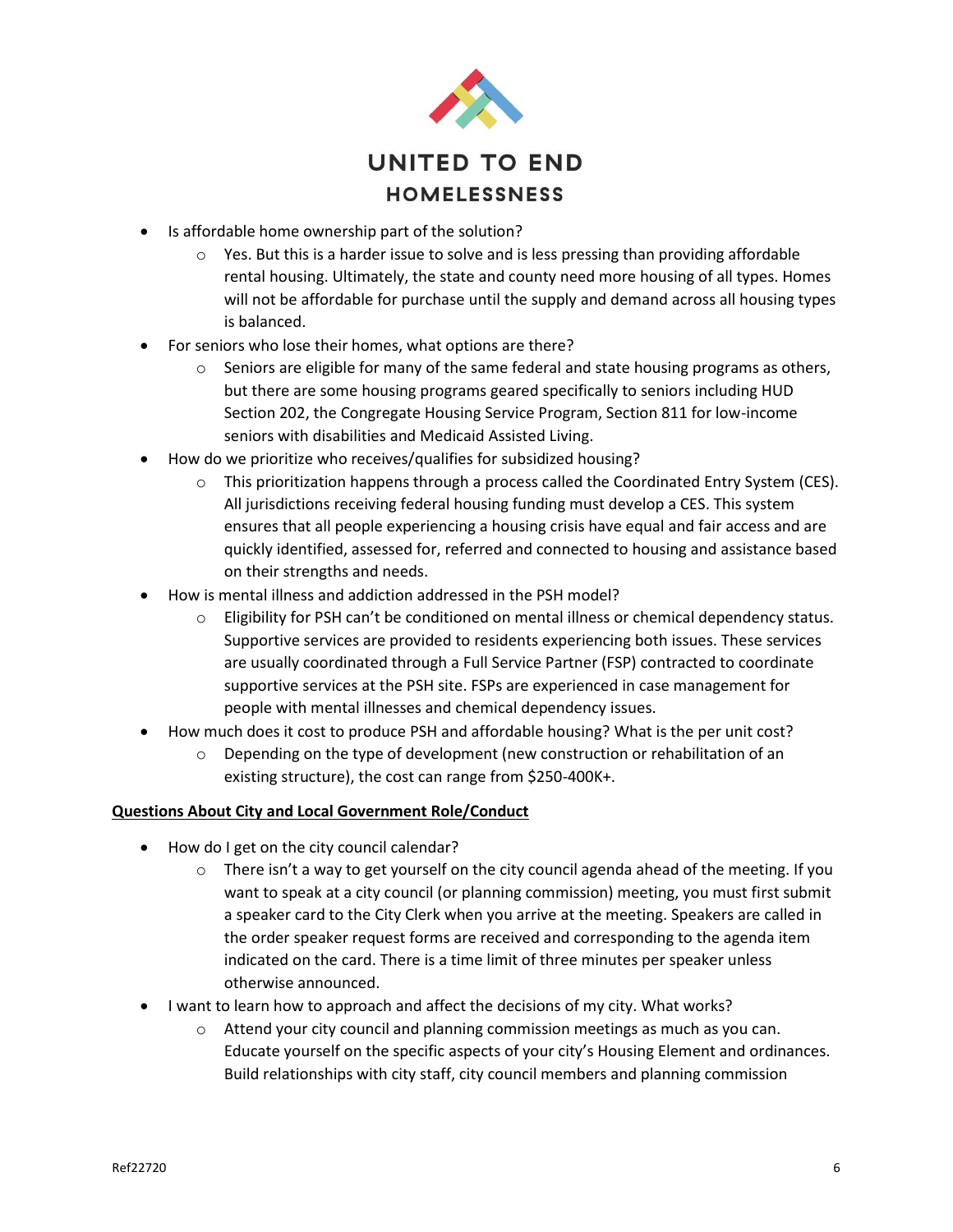

members so they see you as a trusted resource and influencer. Partner with as many others from your city as you can who are doing the same thing.

- How can we have input into the Regional Housing Needs Assessment (RHNA) process?
	- o All meetings of the RHNA Subcommittee, CEHD Committee, and Regional Council are public meetings and verbal and written comments can be submitted. Announcements of additional public workshops, meetings, and milestones are announced through the RHNA email list. To submit a written comment or question, or to be added to the RHNA mailing list, send an email to housing@scag.ca.gov. Additional resources on RHNA, including a RHNA 101 tutorial, can be found a[t www.scag.ca.gov/rhna.](http://www.scag.ca.gov/rhna)
- How do we overcome the NIMBY syndrome in our community?
	- $\circ$  The best way to overcome NIMBYism in our community is through outreach, education and ultimately organizing enough people advocating for supportive and affordable homes in your city that NIMBYism becomes moot.
- I hear there is a county level board that has state funding to distribute. Is this for housing?
	- $\circ$  The Orange County Board of Supervisors controls a \$6.8 billion budget and a percentage does go to housing. You can read about the budget and the allocations [here.](https://www.ocgov.com/gov/ceo/deputy/finance/budget) There is also a federally mandated Continuum of Care (CoC) Board which oversees distribution of most HUD dollars dedicated to homeless housing programs in Orange County. Recently, the CoC has been charged with overseeing new state dollars such as the California Emerging Solutions to Housing (CESH), the Homeless Emergency Aid Program (HEAP) and the Homeless Housing Assistance and Prevention Program (HHAP). CoC meetings are open to the public and you can find more information here: [http://www.occommunityservices.org/hcd/homeless/coc.](http://www.occommunityservices.org/hcd/homeless/coc)
- What are other advocacy venues besides city councils?
	- $\circ$  City planning commissions are a great place to advocate. Check your city's website for the dates and times of your planning commission meetings. You can also attend Ad-Hoc meeting that may be formed in your city, including community input sessions on your city's Housing Element update approximately every five years.
- What is the Board of Supervisor's position on rent control?
	- $\circ$  The Board of Supervisors only has jurisdiction over unincorporated parts of Orange County. Each city makes the decision on rent control, unless it is decided at the state level.
- What meetings and laws must cities offer and abide by in regard to the creation of housing and affordable housing?
	- $\circ$  There are too many to list here. We've highlighted a couple of the most important. Every city must complete and update a Housing Element generally every five years. These Housing Elements are the "strategic plan" for housing for your city and must be submitted to the California Department of Housing and Community Development for approval. The Housing Element should reflect concrete strategies for meeting the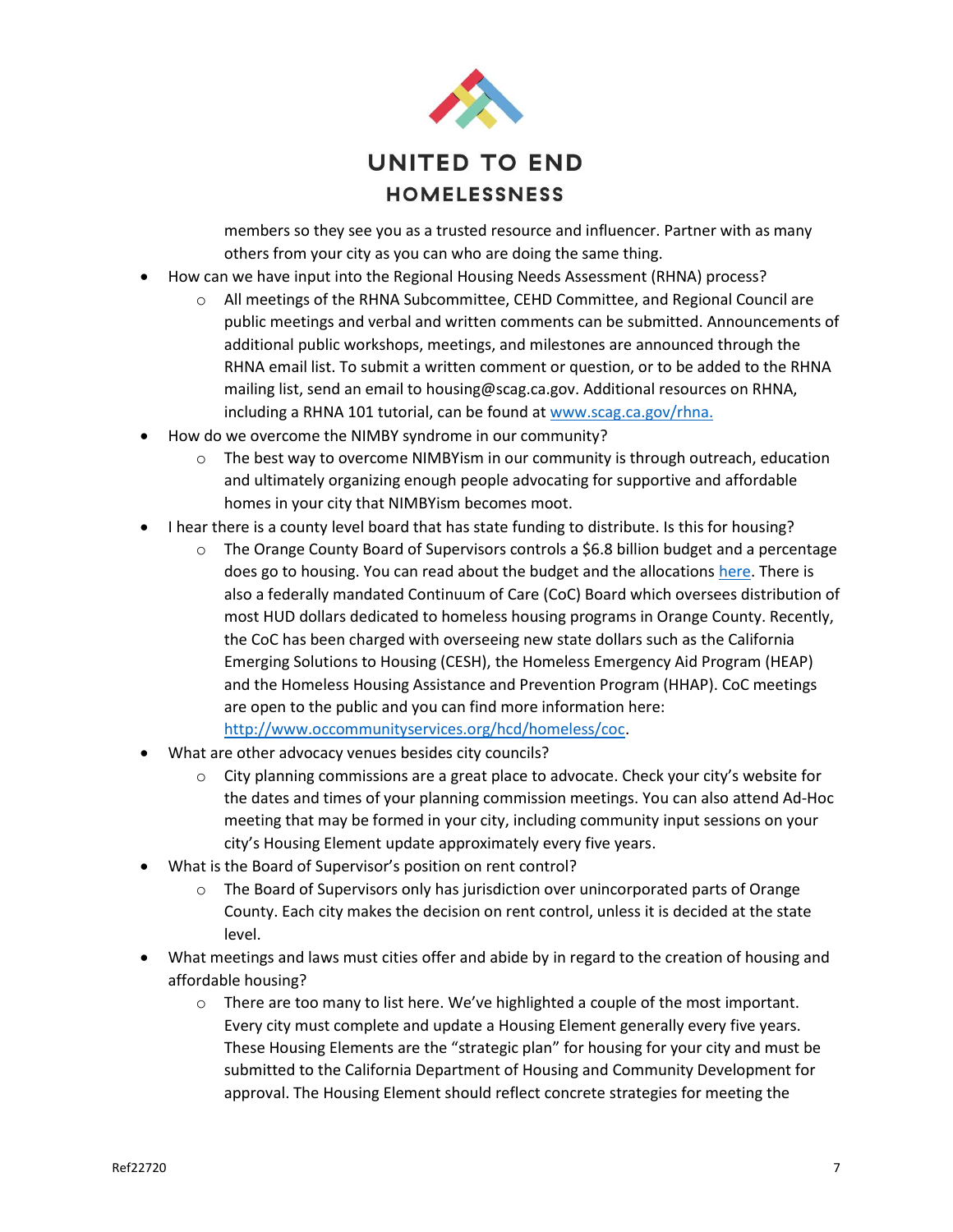

housing needs of all income levels and should align with your city's allocation under the RHNA. A recently passed law in California makes it illegal for landlords to discriminate based on source of income, which could lead to more Housing Choice Voucher recipients being able to secure housing. Another state law forbids cities from denying affordable housing projects if the project meets all land use and zoning requirements. As of January 2020, Accessory Dwelling Units and Junior Accessory Dwelling units of no more than 500 square feet can be built bypassing a city's exclusionary zoning prohibition in new and existing single-family developments.

- How can we have more affordable housing in South Orange County?
	- $\circ$  We can have more affordable housing in South Orange County by organizing residents, advocating for it and demanding that our elected officials uphold their responsibility to provide for the housing needs of all residents.
- Why is it not in the best interest of local leaders to get on board?
	- $\circ$  Opposition to supportive and affordable homes can be intense and vitriolic. Elected officials are often threatened with recall and political retaliation if they vote in favor of projects. This is why citizens who live in their cities are needed to offer them support when they make courageous decisions.
- Are there any city/county officials that have buy in to the Housing First model or is everyone still all about shelters and band aids?
	- $\circ$  All city governments, if they desire federal dollars, must buy in to the Housing First model, as it is the mandated direction of HUD. Increasingly, state dollars are also being tied to adherence to Housing First. The tide turned some time ago, but we must be vigilant in continuing to push housing as the ultimate solution to homelessness.

## **Questions About Advocacy Strategy/Messaging**

- What are the biggest obstacles to people becoming housing champions?
	- $\circ$  Probably time and knowledge. We hope that we can recruit enough volunteers in each city to spread the work out among multiple people while providing all the data and resources volunteers need to be effective advocates.
- Is there a communication network to bring together all voices?
	- $\circ$  Yes! Housing Champions under United to End Homelessness is organizing to be that voice. There are other resources such as The Kennedy Commission, People for Housing OC and California YIMBY working to organize and advocate.
- Is it worthwhile to fight the good fight on Nextdoor.com?
	- o Probably not. That forum doesn't lend itself to civil, honest debate and discussion. Most NIMBYs (Not In My BackYard) and BANANAs (Build Absolutely Nothing Anytime Near Anyone) are set in their perspectives and opinions. We want to focus on the silent majority and reach out to those compassionate people who just need to know they can make a difference.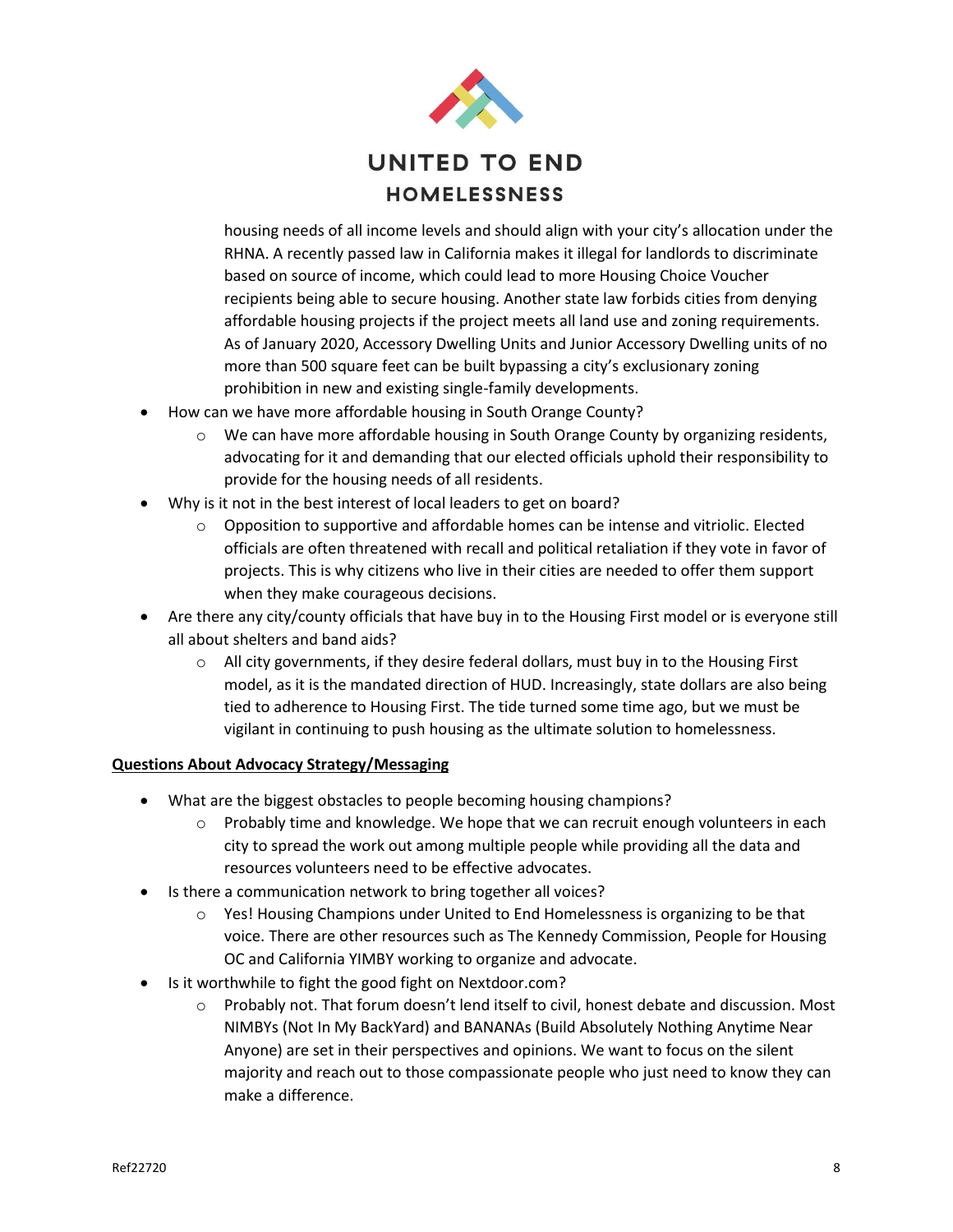

- How can we best mobilize the faith community for solutions?
	- $\circ$  Connect with United to End Homelessness's Faith Leaders Council. This group is galvanizing faith communities all over the county. Talk to your clergy leadership about getting involved!
- How do we effectively combat misinformation in media?
	- $\circ$  United to End Homelessness has been producing reports, such as the Homeless Cost Study, and sustaining public awareness campaigns, including outreach to media, serving as spokespeople for news stories and conducting Homelessness 101 and Housing Advocacy trainings. You can also educate yourself and contact media outlets to correct misinformation.
- How do we respond to NIMBY arguments? How should we address NIMBYs in public meetings?
	- $\circ$  It's best not to argue in public meetings. Calmly presenting facts and focusing on behind-the-scenes relationship-building and engagement will be more effective. The Housing Champions effort is focused on proactive engagement with city councilmembers, planning commissioners, city staff and the silent majority of people who support more affordable homes in their communities. If we're arguing with NIMBYs in a public meeting, we haven't done our work well.
- How do I know when to show up?
	- $\circ$  Public meeting agendas are posted in advance on city websites for both city councils and planning commissions. We hope that our Housing Champions will show up and use their time during public comments at nearly every meeting to speak positively about the needs and benefits of more PSH and affordable homes. You should definitely mobilize your people to show up in large numbers when there is a vote to be taken or discussion around a PSH or affordable housing development.
- Who is the organizing center?
	- $\circ$  United to End Homelessness supported by Orange County United Way and its partners will support the Housing Champions Advocacy Network with paid Field Organizers, web portals, data, training and other resources.
- How do we teach people to build relationships with all involved in the homeless crisis?
	- $\circ$  Form a Housing Champions Advocacy group in your city and attend Homelessness 101 and Housing Advocacy 101 trainings. Sign up for newsletters from great organizations advocating for PSH and affordable housing. Join or create social media groups dedicated to the cause.
- What can I say to counter the argument that because I don't own property nor have children, that I don't understand the problem?
	- $\circ$  Renters are the hardest hit by the lack of affordable housing. Chances are, if you're a renter, you are experiencing firsthand annual increases and rental markets close to where you work that are far beyond your price-range. So, tell your story. You don't have to have children to have compassion and want the best for other people's children.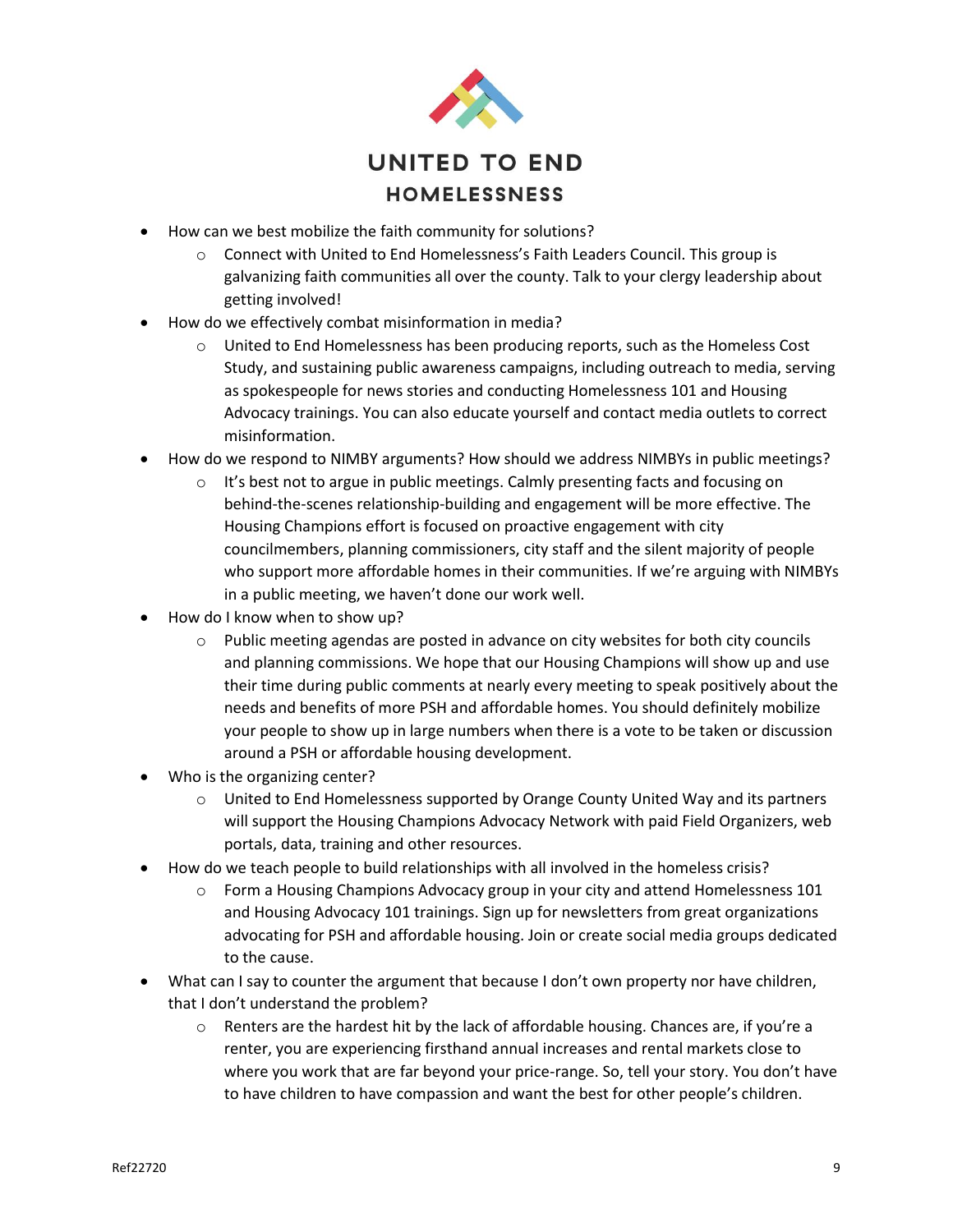

- Who should we advocate to?
	- $\circ$  New PSH and affordable homes require the approval of city councils and planning commissions. These should be your primary targets. We can't get to approvals for housing developments without those deciding votes. Helping this along is the second target of our advocacy: the silent majority. People just like you, or who might need a little more education and convincing, who want to do the right things but have yet to find a forum and support.
- How do we combine groups to create the greatest impact?
	- $\circ$  Dialogue is the best way. In some cases, it may make sense for different groups to fulfill different roles. Short of combining groups, there should be a high level of coordination among the groups advocating for more PSH and affordable homes. This is what United to End Homelessness is doing.
- The issues seem too overwhelming. How do we even begin to address it in a way that has an impact?
	- o Don't feel like you have to solve it all at once. Start with what you do control. Gather your group. Attend trainings. Read relevant information. Start attending and observing city council and planning commission meetings. Then, move on to more active engagement from there, such as commenting during the public comments portion of a meeting or arranging to have a city councilmember come for a Q&A with your group.
- How do we maximize our leverage with these politicians' representatives?
	- $\circ$  Numbers and consistent engagement. Build your group to a sufficient number to get their attention. Don't be a flash in the pan. Demonstrate that you will keep showing up, keep speaking out and will support local leaders when they make the courageous decisions.
- How can cities most effectively work with developers to produce more affordable housing?
	- $\circ$  Cities can help by identifying land for both new construction and rehabilitation. They can also make the development process as efficient and streamlined as possible. City staff can be proactive in identifying reputable developers and bringing them to their cities. City leaders can pass ordinances which require inclusion of affordable housing in all developments, as well as relax parking and density rules which can unnecessarily reduce the number of units possible. City leaders can eliminate exclusionary zoning ordinances which discriminate against apartments.
- How do we go about coordinating at the bigger picture level?
	- $\circ$  There are several organizations organizing at the federal and state level. We're sending an email with links to many of these groups so you can connect with them if you desire to focus on federal or state legislation.